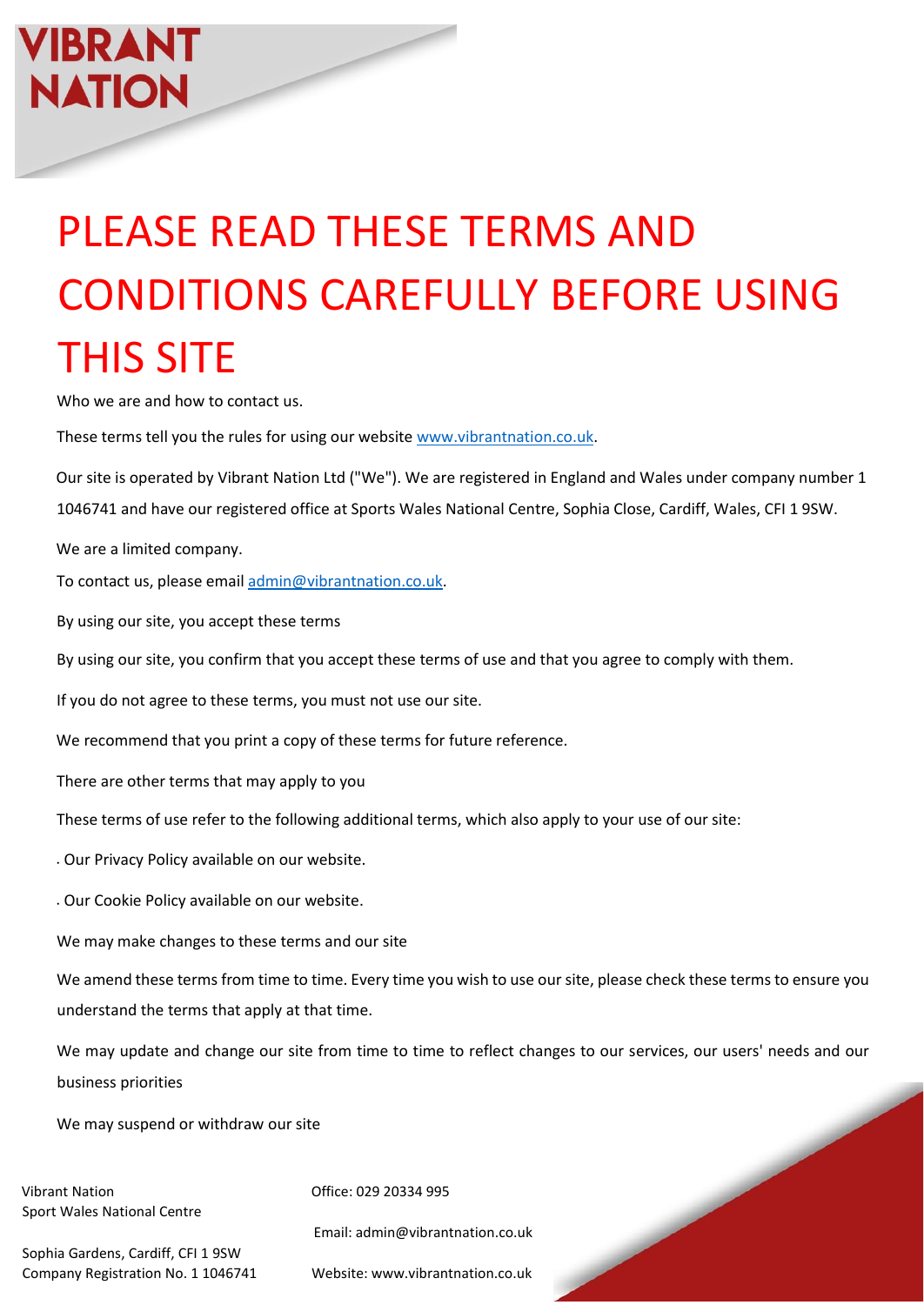Our site is made available free of charge.

We do not guarantee that our site, or any content on it, will always be available or be uninterrupted. We may suspend or withdraw or restrict the availability of all or any part of our site for business and operational reasons. We will try to give you reasonable notice of any suspension or withdrawal.

You are also responsible for ensuring that all persons who access our site through your internet connection are aware of these terms of use and other applicable terms and conditions, and that they comply with them.

Our site is only for users in the UK

Our site is directed to people residing in the United Kingdom. We do not represent that content available on or through our site is appropriate for use or available in other locations.

How you may use material on our site

We are the owner or the licensee of all intellectual property rights in our site, and in the material published on it. Those works are protected by copyright laws and treaties around the world. All such rights are reserved.

You may print off one copy, and may download extracts, of any page(s) from our site for your personal use and you may draw the attention of others within your organisation to content posted on our site.

You must not modify the paper or digital copies of any materials you have printed off or downloaded in any way, and you must not use any illustrations, photographs, video or audio sequences or any graphics separately from any accompanying text.

Our status (and that of any identified contributors) as the authors of content on our site must always be acknowledged.

You must not use any part of the content on our site for commercial purposes without obtaining a licence to do so from us or our licensors.

If you print off, copy or download any part of our site in breach of these terms of use, your right to use our site will cease immediately and you must, at our option, return or destroy any copies of the materials you have made.

Do not rely on information on this site

The content on our site is provided for general information only. It is not intended to amount to advice on which you should rely. You must obtain professional or specialist advice before ta of the content on our site.

Vibrant Nation **Office: 029 20334 995** Sport Wales National Centre

Sophia Gardens, Cardiff, CFI 1 9SW Company Registration No. 1 1046741 Website: www.vibrantnation.co.uk

Email: admin@vibrantnation.co.uk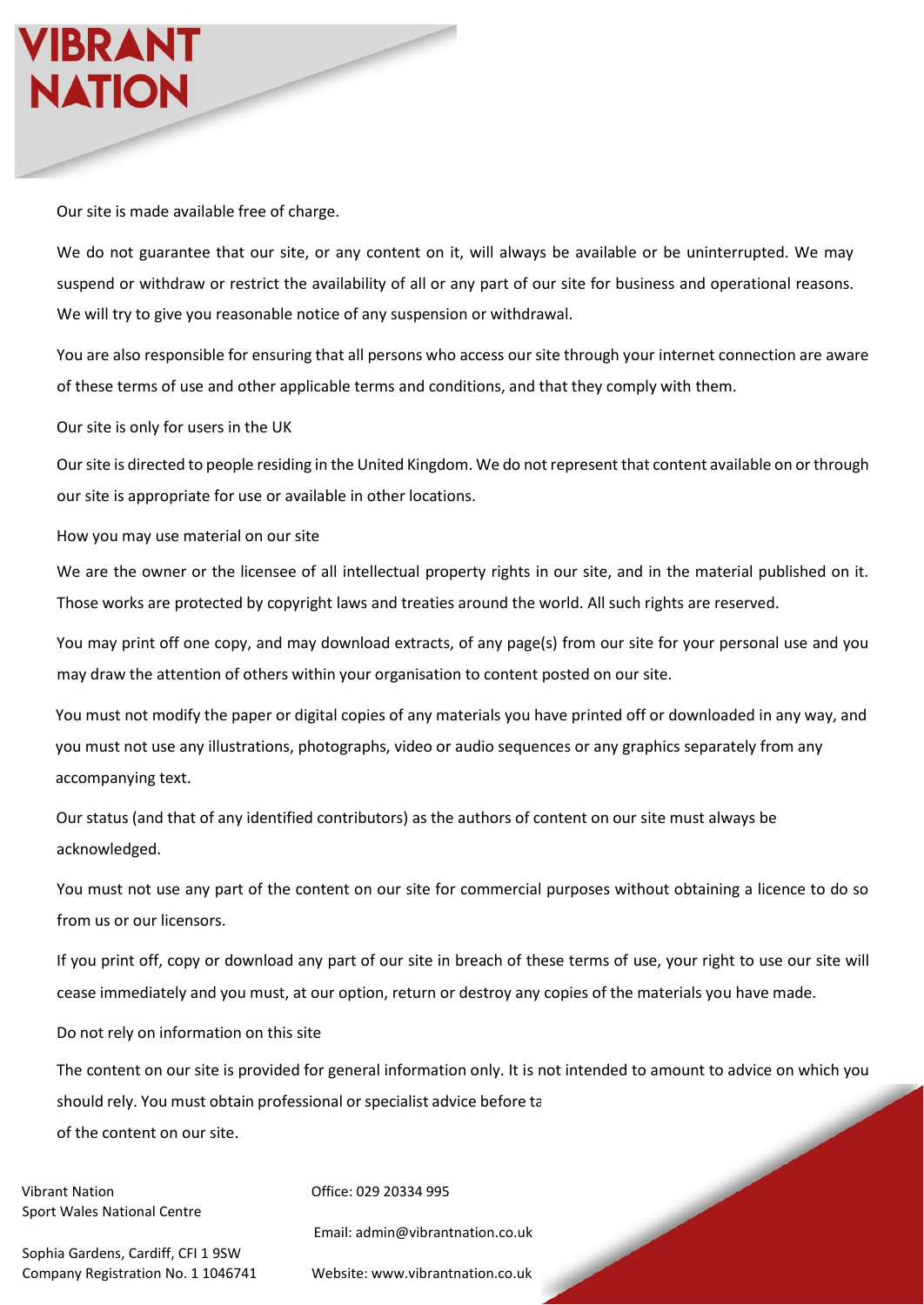## VIBRANT **NATION**

Although we make reasonable efforts to update the information on our site, we make no representations, warranties or guarantees, whether express or implied, that the content on our site is accurate, complete or up to date.

We are not responsible for websites we link to

Where our site contains links to other sites and resources provided by third parties, these links are provided for your information only. Such links should not be interpreted as approval by us of those linked websites or information you may obtain from them.

We have no control over the contents of those sites or resources.

Our responsibility for loss or damage suffered by you

Whether you are a consumer or a business user:

- We do not exclude or limit in any way our liability to you where it would be unlawful to do so. This includes liability for death or personal injury caused by our negligence or the negligence of our employees, agents or subcontractors and for fraud or fraudulent misrepresentation.
- Different limitations and exclusions of liability will apply to liability arising as a result of the supply of any services to you, which will be set out in our terms and conditions of supply which will be provided to you separately.

If you are a business user:

- We exclude all implied conditions, warranties, representations or other terms that may apply to our site or any content on it.
- We will not be liable to you for any loss or damage, whether in contract, tort (including negligence), breach of statutory duty, or otherwise, even if foreseeable, arising under or in connection with:
- use of, or inability to use, our site; or

• use of or reliance on any content displayed on our site.

How we may use your personal information

We will only use your personal information as set out in our privacy policy which is available on our website.

We are not responsible for viruses and you must not introduce them

We do not guarantee that our site will be secure or free from bugs

or viruses.

Vibrant Nation **Office: 029 20334 995** Sport Wales National Centre

Email: admin@vibrantnation.co.uk

Sophia Gardens, Cardiff, CFI 1 9SW Company Registration No. 1 1046741 Website: www.vibrantnation.co.uk